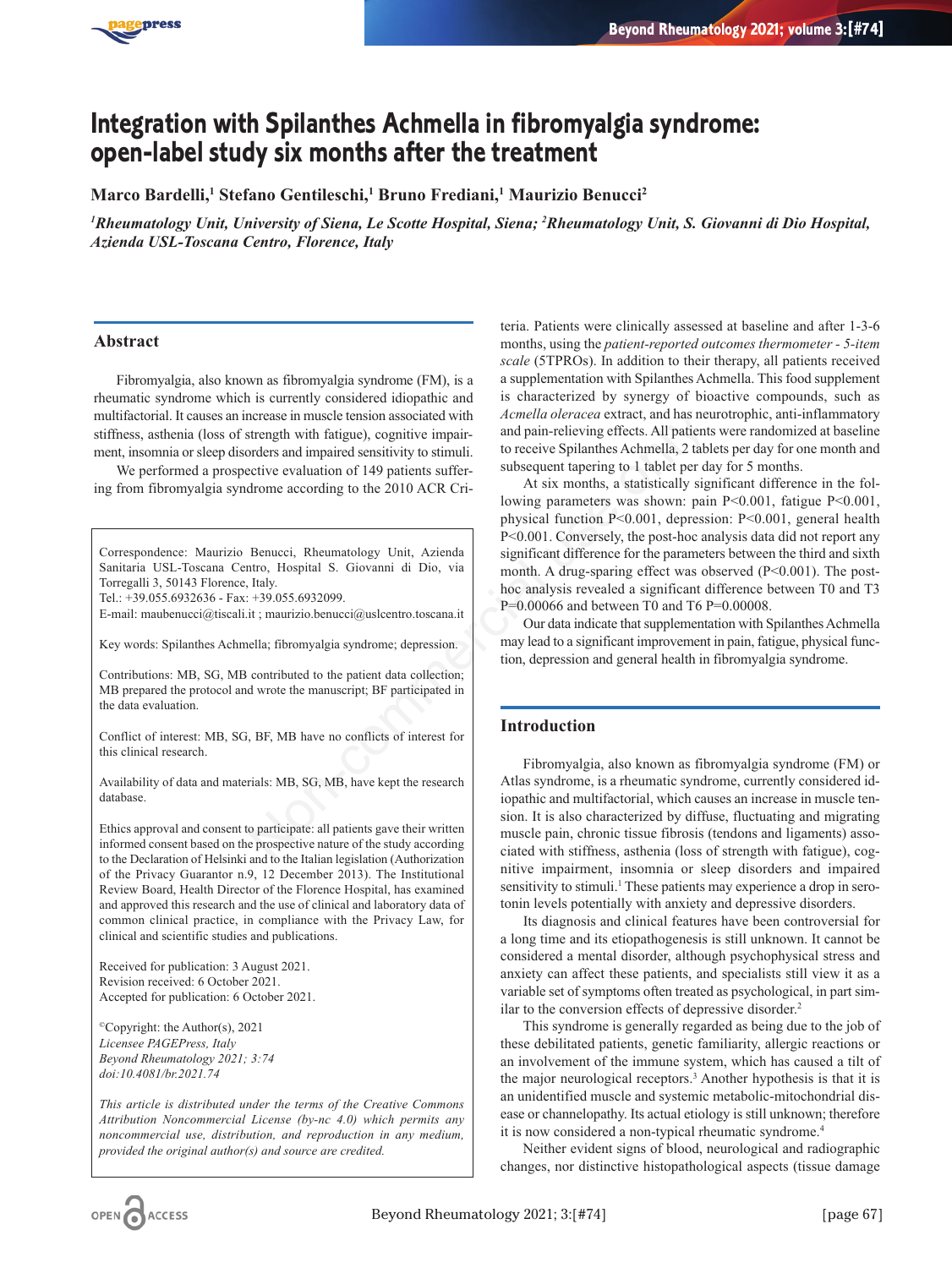evidenced by microscopic examinations) are present. Inflammatory markers are normal. Fibromyalgia is diagnosed by excluding other conditions (differential diagnosis) and subsequent palpation of tender points, although the overall symptoms of the patient guide the diagnosis.

The pain primarily affects the entire spine, shoulders, pelvic girdle, arms, wrists, and thighs. Generally chronic pain is characterized by periods with acute pain exacerbations , is associated with various symptoms, especially cognitive disorders, collectively named '*fibro fog*', mood and sleep disorders, as well as asthenia, or chronic fatigue. The non-response to common painkillers as well as the '*migrating*' character of the pain are peculiar to fibromyalgia.5

#### **Materials and Methods**

We performed a prospective evaluation of 149 patients with fibromyalgia syndrome according to the 2010 Wolfe F. New American College of Rheumatology criteria for fibromyalgia<sup>6</sup> (Table 1).

Patients were clinically assessed at baseline and after 1-3-6 months, according to the *patient-reported outcomes thermometer -* 5-*item scale* (5TPROs)<sup>7</sup> (Table 2). The request for analgesic drugs, opioids, pregabalin, antidepressants was also evaluated.

All patients have introduced in therapy an integration with Spilanthes Acmella in addition to the standard therapy. The dosing regimen was 2 tablets per day for one month followed by subsequent tapering to 1 tablet daily for the next 5 months.

Alpha-lipoic acid and L-acetylcarnitine have well documented beneficial effects in the treatment of painful peripheral neuropathies.8,9 A fixed combination of *Zingiber officinale* and *Acmella oleracea* extracts, formulated using the phytosome technology. This manufacturing technique allows better oral solubility and consequent optimal gastrointestinal absorption by using a *food-grade* lecithin formulation.10

Gingerols and Shogaols, the main active compounds of *Z. officinale*, inhibit crucial enzymes related to inflammation processes, including cyclo-oxygenase COX-2, prostaglandin synthetase, nitric oxide synthase iNOS and 5-lipoxygenase.

#### **Table 1. Demographic and clinical characteristics of the patients at baseline.**

| <b>Characteristic</b>         | <b>Total</b>                                               |  |
|-------------------------------|------------------------------------------------------------|--|
| Age $(y)$                     | 63 (median); 27-79 (range)                                 |  |
| Gender                        |                                                            |  |
| Female                        | 106 (71%)                                                  |  |
| Male                          | 43 (29%)                                                   |  |
| Concomitant treatments        | 36/149(n)                                                  |  |
| Duloxetin                     | 14                                                         |  |
| Pregabalin                    | 14                                                         |  |
| Pregabalin and/or venlafaxine | 8                                                          |  |
| Body mass index               | Range: 20-25                                               |  |
| Fibromyalgia disease duration | 6 months (median)                                          |  |
| Comorbidities                 | Hypertension controlled with                               |  |
|                               | medication $(7.9\%)$                                       |  |
|                               | Non-insulin dependent diabetes (2.3%)<br>$\qquad \qquad -$ |  |
| Exclusion criteria            | Active cancer<br>Autoimmune diseases and/or active         |  |
|                               | immunosuppressive treatment                                |  |
|                               | Pregnancy and breast-feeding                               |  |



The new *A. oleracea* extract is characterized by alkylamides (mainly represented by spilanthol), which are anti-inflammatory and painkiller phytocannabinoid compounds (chemically related to anandamide).<sup>10</sup>

#### **Statistical analysis**

Friedman's analysis of variance (ANOVA) was employed for multiple repeated measures across different time points. Wilcoxon tests were used for the post-hoc analysis. A Bonferroni correction was applied setting the level of significance at 0.0167. Categorical variables were evaluated with Cochrane's Q test and analyzed posthoc with McNemar's test.

## **Results**

The statistical variations of the parameters evaluated are listed in Table 2: pain, fatigue, physical function, depression, general state of health. The evaluation after six months showed a statistically significant difference for: pain P<0.001, fatigue P<0.001, physical function P<0.001, depression: P<0.001, general health P<0.001. Conversely, the post-hoc analysis data did not show any significant differences for the parameters between the third and sixth month. A drug-sparing effect was also observed with P<0.001. The posthoc analysis revealed a significant difference between T0 and T3 P=0.00066 and between T0 and T6 P=0.00008. go to the 2018 woman-<br>
in take 2: pain, taugue, physical nunctions<br>
or iterial for fibromyalgia<sup>6</sup> (Table 1) of health. The evaluation after six montropored *outcomes thermoreder* -<br> *interported outcomes thermorenter* -

#### **Discussion**

Some attention has been recently paid to the role of nutraceutical supplementation and diet in the treatment of FM.<sup>11</sup> A study of co-enzyme Q10 supplementation in FM patients treated with pregabalin found that it provided an additional benefit in terms of pain relief possibly by improving mitochondrial function, reducing inflammation, and decreasing brain activity.12 An interesting study on the effects of dietary supplementation with (mainly) a salmon (semen) milk

#### **Table 2. Parameters evaluated.**

| <b>Variable</b>           | <b>Median</b> | Interquartile range |
|---------------------------|---------------|---------------------|
| Pain T <sub>0</sub>       | 7.00          | 1                   |
| Pain T <sub>3</sub>       | 6.00          | $\overline{3}$      |
| Pain T6                   | 5.00          | 3                   |
| Fatigue T0                | 7.00          | 1                   |
| Fatigue T <sub>3</sub>    | 6.00          | 4                   |
| Fatigue T6                | 6.00          | 3                   |
| Physical function T0      | 7.00          | 0                   |
| Physical function T3      | 5.00          | $\overline{2}$      |
| Physical function T6      | 5.00          | 3                   |
| Depression T0             | 7.00          | $\overline{2}$      |
| Depression T <sub>3</sub> | 5.00          | $\overline{2}$      |
| Depression T6             | 5.00          | $\overline{2}$      |
| General health T0         | 7.00          | 3                   |
| General health T3         | 5.00          | 4                   |
| General health T6         | 5.00          | 3                   |

OPEN CACCESS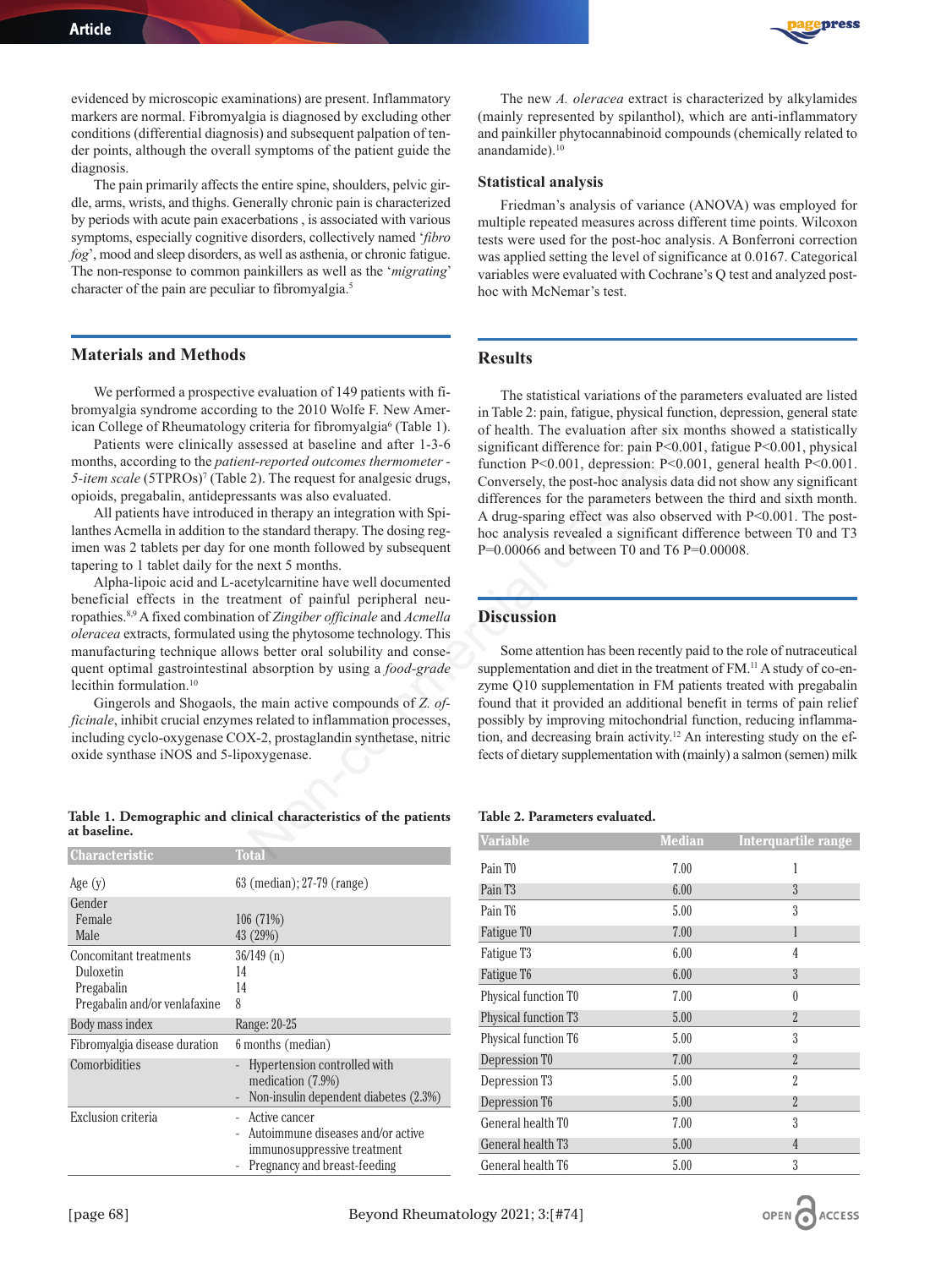

extract on symptoms and proinflammatory blood molecules in FM patients found that it led to a reduction in TNF and substance P levels. and a significant improvement in functioning, fatigue and pain, as well as the general perception of disease.<sup>13</sup> The supplementation we used with Spilanthes Achmella provided beneficial effects on pain, fatigue, physical function, depression and general health, as well as savings in taking medications such as pregabalin and duloxetine. The components of our supplement have a scientific rationale as an adjunct in the treatment of FM syndrome.

Alpha-lipoic acid (ALA) is an organosulfur antioxidant compound that enters Krebs cycle as a cofactor for some enzymatic complexes, increasing the energy available from glucose.

ALA plays an essential role as antioxidant. Lipoate, or its reduced form, dihydrolipoate, stabilizes and inhibits reactive oxygen species such as superoxide ions, hydroxyl radicals, peroxyl radicals, and singlet oxygen. It also protects membranes by interacting with vitamin C and glutathione, which may in turn recycle vitamin E.

In various animal models of diabetic neuropathy, ALA is able to improve nerve blood flow and distal nerve conduction (neurotrophic agent). Several clinical studies on peripheral neuropathies confirmed positive results in terms of symptom relief (pain, allodynia, dysesthesia, paresthesia) and patient safety.8,14

L-acetylcarnitine is the acetyl ester of L-carnitine, which plays an essential role in the metabolism of fatty acids in mitochondria.

Aside from its role in fatty acid oxidation, L-acetylcarnitine modulates the activity of nerve growth factor (NGF) in the nervous system, increases the activity of choline acetyltransferase, and modulates various neurotransmitter systems including the cholinergic and dopaminergic systems.

The antinociceptive effect of L-acetylcarnitine was shown in a number of pain models in rodents, and several mechanisms were proposed. Indirect activation of muscarinic receptors as well as the activation of the PLC-IP3 pathway was postulated to mediate the antinociceptive effect of L-acetylcarnitine in experimental models of acute pain. Moreover, increased expression of metabotropic glutamate receptor 2 (mGlu2) in regions of the nervous system involved in pain transmission after chronic administration of L-acetylcarnitine was proposed to account for the antinociceptive efficacy of the drug in acute and chronic pain after nerve injury in rats. Els of diabette neuropathy, ALA is able with a good sately profile.<sup>20</sup><br>solv and distal nerve conduction (neu-<br>inconduction, these data togethe<br>inical studies on peripheral neuropathies indicate a strong rationale for the

Loss of small sensory fibers, demyelination and changes in nerve conduction velocity are common features in various forms of neuropathies. In this regard, L-acetylcarnitine has been shown to be effective in the treatment of painful manifestations due to its dual mechanism, which includes a significant analgesic effect when administered chronically and the ability to promote peripheral nerve regeneration.<sup>9,15</sup>

Vitamin B6 and vitamin E boast health claims authorized by the European Food Safety Authority (EFSA) to support neurotrophic and antioxidant activity. *Z. officinale* and *A. oleracea* was investigated for the first time in order to assess a direct agonism on CB2 endocannabinoid receptors, involved both in pain and inflammatory modulation. The agonism on human CB2 receptor was evaluated on an established cell-based assay for the human CB2 (CHOchAMPion-hCB2) using EMCCD camera FLIPR Tetra (MDC) technology.

Compounds marketed in recent decades, such as palmitoylethanolamide (PEA), together with *Piper nigrum* and myrrh dry natural extracts, which showed analgesic/anti-inflammatory activities in classical *in vivo* tests in rodents (*i.e*., tail immersion, hot plates, formalin test), were included in the study for comparative purposes.

On the contrary, PEA and myrrh dry extract showed no effects

on that assay, up to the maximum concentration tested  $(50 \mu g/mL)$ . A positive effect was expected at least for PEA, which is reported to interact with other pathways/mechanisms, like for example peroxisome proliferator-activated receptor PPAR.16

The muscle relaxant activity of Acmella phospholipid extract was tested in an *in vitro* model that reproduced muscle contractions. This model was obtained with a co-culture of motor neurons with human muscle cells that form striated muscle fibers, which, once innervated, contract spontaneously.17 Muscle contractions were counted in the presence and absence of Acmella extract with reduction of contractions after co-culture supplementation.17-19

These results in vitro may support and possibly explain the positive data obtained in a recent clinical study performed on 50 subjects with moderate knee osteoarthritis. A 30-day supplementation with *Z. officinale* and *A. oleracea* led to significant improvements both on primary endpoints like Pain Intensity and knee function indexes, and secondary outcomes as C-reactive protein and erythrocyte sedimentation rate biomarkers, related to inflammation, along with a good safety profile.<sup>20</sup>

In conclusion, these data together with the results of our study indicate a strong rationale for the use of *Z. officinale* and *A. oleracea* as a natural adjuvant in pain management to relieve the symptoms caused by fibromyalgia syndrome. The lack of a statistically significant difference between the third and sixth month of treatment sets the stage for further studies for a possible dosage adjustment in this disease.

# **References**

- 1. Clauw DJ. Fibromyalgia: a clinical review. JAMA 2014 311:1547-55.
- 2. Jones GT, Atzeni F, Beasley M, et al. The prevalence of fibromyalgia in the general population: a comparison of the American College of Rheumatology 1990, 2010, and modified 2010 classification criteria. Arthritis Rheumatol 2015;67:568-75.
- 3. Sarzi-Puttini P, Giorgi V, Marotto D, Atzeni F. Fibromyalgia: an update on clinical characteristics, aetiopathogenesis and treatment. Nat Rev Rheumatol 2020;16:645-60.
- 4. Spaeth M. Epidemiology, costs, and the economic burden of fibromyalgia. Arthritis Res Ther 2009;11:117.
- 5. O'Brien AT, Deitos A, Trinanes Pego Y, et al. Defective endogenous pain modulation in fibromyalgia: a meta-analysis of temporal summation and conditioned pain modulation paradigms. J Pain 2018;19:819-36.
- 6. Wolfe F. New American College of Rheumatology criteria for fibromyalgia: a twenty-year journey. Arthritis Care Res (Hoboken) 2010;62:583-4.
- 7. Salaffi F, Di Carlo M, Carotti M, Farah S. the patient-reported outcomes thermometer-5-item scale (5T-PROs): validation of a new tool for the quick assessment of overall health status in painful rheumatic diseases. Pain Res Manag 2018;2018: 3496846.
- 8. Salehi B, Berkay Yılmaz Y, Antika G, et al. Insights on the use of α-lipoic acid for therapeutic purposes. Biomolecules 2019;9:356.
- 9. Chiechio S, Copani A, Nicoletti F, Gereau RW 4th. L-acetylcarnitine: a proposed therapeutic agent for painful peripheral neuropathies. Curr Neuropharmacol 2006;4:233-7.
- 10. Lobina C, Sau R, Fara F, et al. Analgesic properties of a food grade lecithin delivery system of Zingiber officinale and